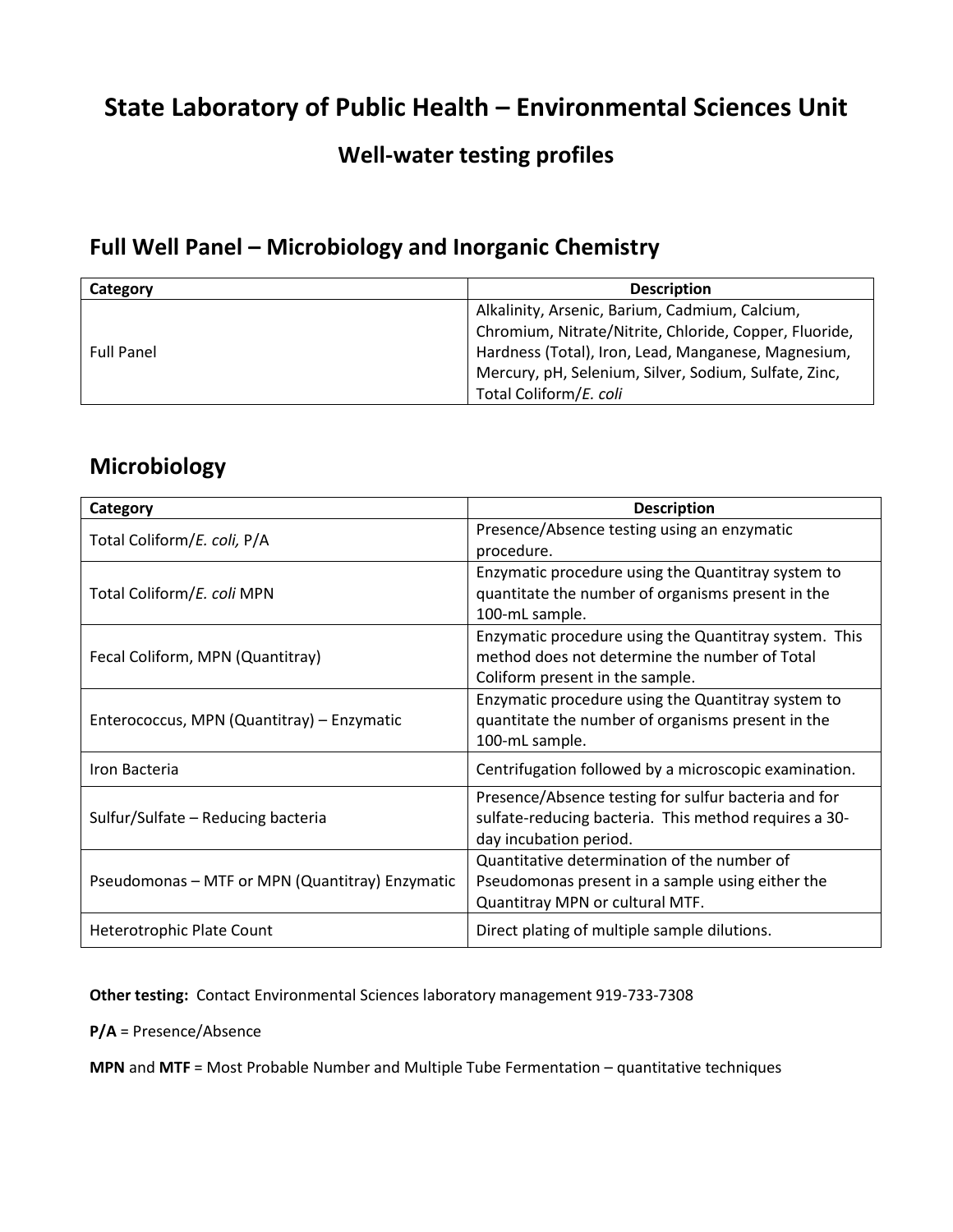# **Inorganic Chemistry**

| Category                                                                                                 | <b>Description</b>                                                                                                                                                                                                                                                                                                                                       |
|----------------------------------------------------------------------------------------------------------|----------------------------------------------------------------------------------------------------------------------------------------------------------------------------------------------------------------------------------------------------------------------------------------------------------------------------------------------------------|
| <b>Full Inorganic Panel</b>                                                                              | Alkalinity, Arsenic, Barium, Cadmium, Calcium, Chloride,<br>Chromium, Nitrate/Nitrite, Copper, Fluoride, Hardness (Total),<br>Iron, Lead, Manganese, Magnesium, Mercury, pH, Selenium,<br>Silver, Sodium, Sulfate, Zinc                                                                                                                                  |
| Inorganic Panel without Nitrate/Nitrite                                                                  | Alkalinity, Arsenic, Barium, Cadmium, Calcium, Chloride,<br>Chromium, Copper, Fluoride, Hardness (Total), Iron, Lead,<br>Manganese, Magnesium, Mercury, pH, Selenium, Silver, Sodium,<br>Sulfate, Zinc                                                                                                                                                   |
| Coal Ash Inorganic Panel<br>- a complete evaluation should include<br>the Hexavalent Chromium test below | Alkalinity, Arsenic, Barium, Cadmium, Calcium, Chloride, Total<br>Chromium, Copper, Iron, Lead, Manganese, Magnesium,<br>Mercury, Selenium, Sodium, Sulfate, Zinc, Hardness (Total),<br>Aluminum, Antimony, Beryllium, Boron, Cobalt, Molybdenum,<br>Nickel, Potassium, Strontium, Thallium, Vanadium, Total<br>Suspended Solids, Total Dissolved Solids |
| <b>Hexavalent Chromium</b>                                                                               | <b>Hexavalent Chromium</b>                                                                                                                                                                                                                                                                                                                               |
| Metals panel                                                                                             | Arsenic, Barium, Cadmium, Calcium, Chromium, Copper, Iron,<br>Lead, Manganese, Magnesium, Mercury, Selenium, Silver,<br>Sodium, Zinc                                                                                                                                                                                                                     |
| Individual metals                                                                                        | 1-3 maximum from above, with the addition of Uranium to the<br>sample selection                                                                                                                                                                                                                                                                          |
| Lead follow-up, single sample location                                                                   | 1-3 samples from same site collected at multiple time intervals                                                                                                                                                                                                                                                                                          |
| Anions                                                                                                   | Fluoride, Chloride, and Sulfate                                                                                                                                                                                                                                                                                                                          |
| <b>Disinfection By-Products</b>                                                                          | Bromide, Bromate, Chlorite, Chlorate                                                                                                                                                                                                                                                                                                                     |
| Fluoride only - Physician, Dentist                                                                       | Fluoride                                                                                                                                                                                                                                                                                                                                                 |
| Nitrate/Nitrite only                                                                                     | Nitrate, Nitrite                                                                                                                                                                                                                                                                                                                                         |

**Other testing:** Contact Environmental Sciences laboratory management 919-733-7308